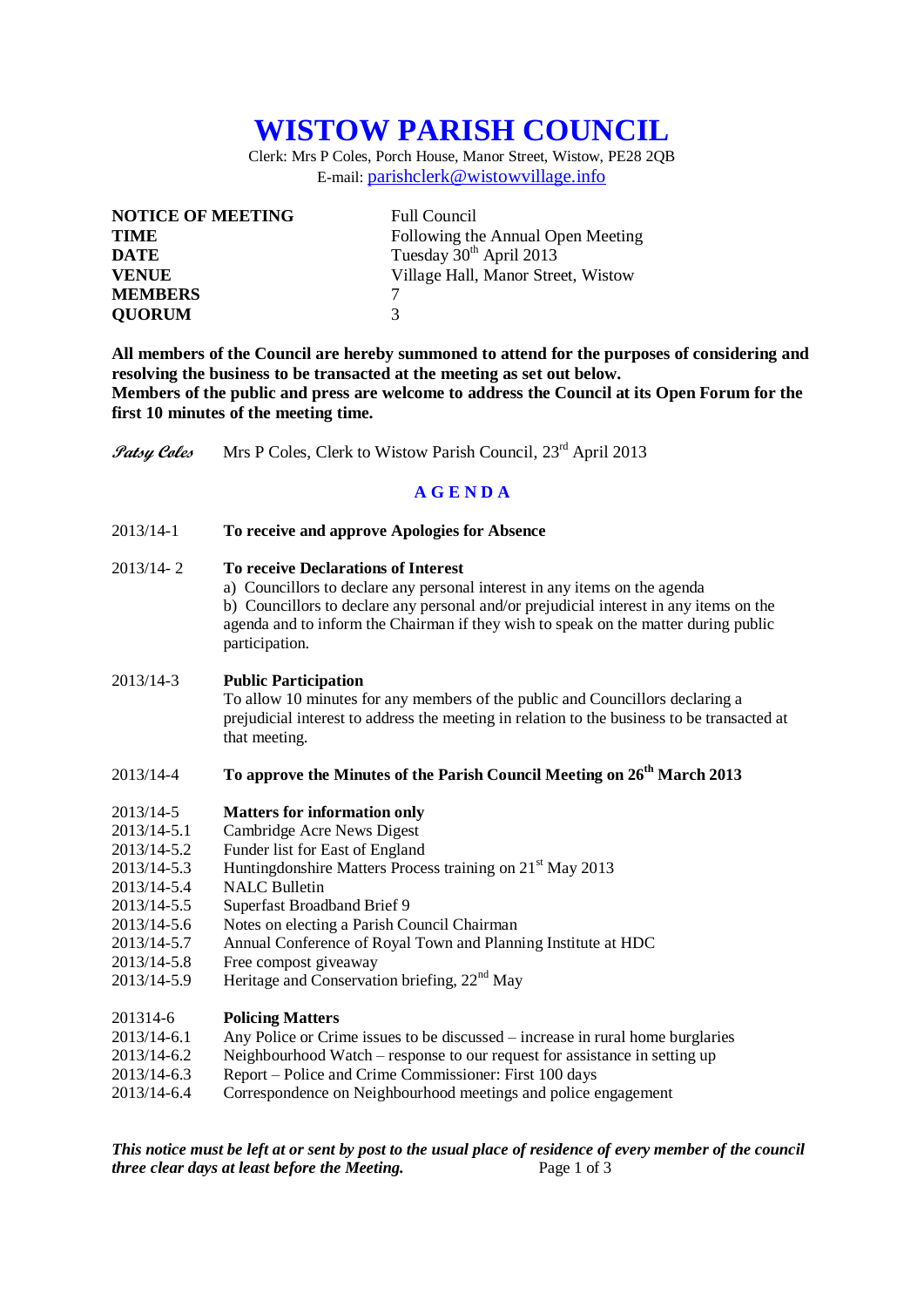|--|--|

| Page 2                                                                |                                                                                                                                                                                                                                                                                                                                                                                                         |
|-----------------------------------------------------------------------|---------------------------------------------------------------------------------------------------------------------------------------------------------------------------------------------------------------------------------------------------------------------------------------------------------------------------------------------------------------------------------------------------------|
| 2013/14-7                                                             | To receive reports from County and District Councillors<br>Mr V Lucas, Mr P Bucknell, and Mr J Pethard.                                                                                                                                                                                                                                                                                                 |
| 2013/14-8                                                             | <b>Finance</b><br>a) to approve the Financial Statement and cashflow for 2013/14<br>b) to approve payment of outstanding amounts :<br>Nothing outstanding<br>c) to discuss renewal of membership of CAPALC, the cost for this year will be £179.06<br>d) Income of £75.30 from recycling and £352 from HDC which is the granted part of our<br>precept.                                                 |
| 2013/14-9<br>2013/14-9.1<br>2013/14-9.2<br>2013/14-9.3<br>2013/14-9.4 | Correspondence<br>Mr Williams has received an enquiry regarding the removal of the phone box from Mr<br>Sansum<br>The Clerk has received an email from Mrs Blackhurst, treasurer of the PCC thanking the<br>Parish Council for their assistance with grass cutting costs.<br>From HDC a notice regarding a consultation on CIL<br>From HDC – Review of 'Local List' application validation requirements |
| 2013/14-9.5<br>2013/14-10<br>2013/14-10.1                             | From CAPALC form for completion where councils have 'clustered' to provide services<br>To consider any Planning Applications received<br>1300351LBC Removal of first floor window in south end gable wall and replacement to<br>match existing blackened feather edged timber. Porch House, Manor Street                                                                                                |
| 2012/13-11<br>2013/14.11.1<br>2013/14-11.2<br>2013/14-11.3            | <b>Highway Warden's Report</b><br>Ditch clearance at entrance to village<br>Building access on the Green, Manor Street<br>Pothole update                                                                                                                                                                                                                                                                |
| 2013/14-12<br>2013/14-12.1<br>2013/14-12.2<br>2013/14-12.3            | <b>Update on Playground</b><br>Repairs to path<br>Inspection sheets - bin liner missing<br>Rubbish in ditch                                                                                                                                                                                                                                                                                             |
| 2013/14-13<br>2013/14-13.1                                            | <b>Feedback from Open meeting</b><br>Allocate any action arising from the Open Meeting                                                                                                                                                                                                                                                                                                                  |
| 2013/14-14<br>2013/14-14.1<br>2013/14-14.2<br>2013/14-14-3            | <b>Annual Audit</b><br>To discuss approve the accounting statements for year end March 2013<br>To read and approve the annual governance statement<br>To confirm the accounts are ready for internal audit by Mrs W Pye                                                                                                                                                                                 |
| 2013/14-15<br>2013/14-15.1                                            | <b>Bus Shelter</b><br>Update from Mr Bucknell                                                                                                                                                                                                                                                                                                                                                           |
| 2013/14-16                                                            | Parish Plan Action Plan Working Parties Feedback and Updates<br>Mr McInnes<br>a-Litter<br>b- Countryside<br>Mr Carter                                                                                                                                                                                                                                                                                   |

- c- Village Hall Mr MacInness
- d Parish Plan Review Dr Farrar/Mr Bucknell/Ms Robinson/Mr Carter

*This notice must be left at or sent by post to the usual place of residence of every member of the council three clear days at least before the Meeting.* Page 2 of 3